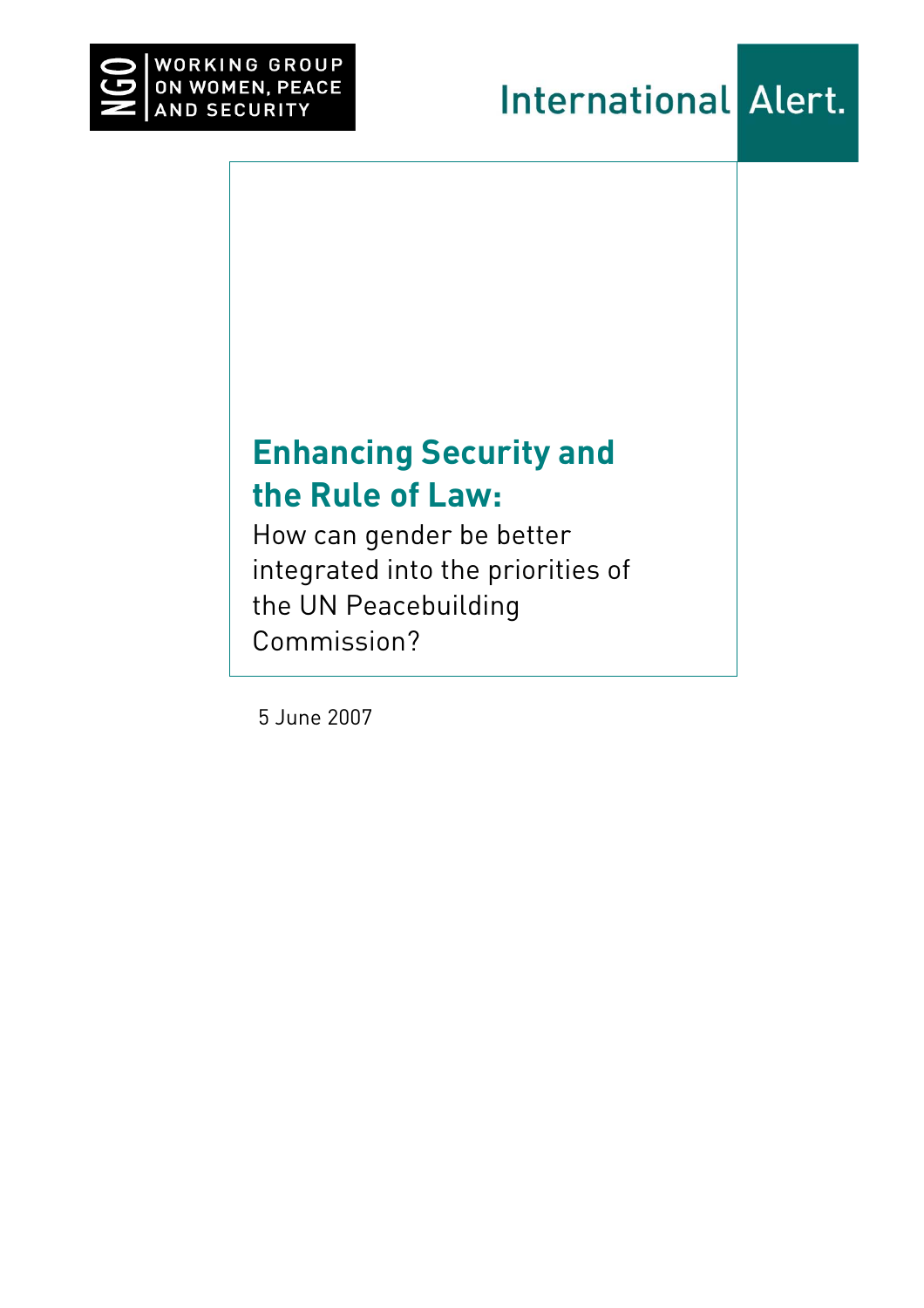### **About the event**

This event was initiated by International Alert and the NGO Working Group on Women, Peace and Security (NGO Working Group) and was co-organised in partnership with the Permanent Mission of the Kingdom of Norway to the United Nations and the Permanent Mission of the Kingdom of the Netherlands to the United Nations. The roundtable was hosted by the Delegation of the European Commission to the United Nations and the Liaison Office of the General Secretariat of the Council of the European Union. The event was made possible thanks to the support of the Danish Ministry of Foreign Affairs, the Canadian Department of Foreign Affairs and International Trade, and the UK Department for International Development. The full agenda for the roundtable can be found at the end of this report. We would also like to thank the speakers and participants for their important contributions to the discussion.

### **About the NGO Working Group**

The NGO Working Group was formed in May 2000 to advocate for a UN Security Council Resolution (SCR) on women, peace and security. This was achieved collaboratively with the unanimous adoption of SCR 1325 on 31 October 2000. The NGO Working Group advocates for and monitors the participation of women, prevention of conflict and protection of all civilians, to ensure full and rapid implementation of SCR 1325's promises. The members of the NGO Working Group are: Amnesty International, Boston Consortium on Gender, Security and Human Rights, Femmes Africa Solidarité, Global Action to Prevent War, Global Justice Center, Hague Appeal for Peace, Human Rights Watch, International Alert, Internal Women's Tribune Center, Women's Action for New Directions, Women's Commission for Refugee Women and Children, Women's Environment and Development Organization, United Methodists Women's Division, and the Women's International League for Peace and Freedom. For more information contact Gina Torry at gtorry@womenpeacesecurity.org

#### **About International Alert**

A founding member of the NGO Working Group, International Alert is an independent peacebuilding organisation that has worked for over 20 years to lay the foundations for lasting peace and security in communities affected by violent conflict. Our multifaceted approach focuses both in and across various regions; aiming to shape policies and practices that affect peacebuilding; and helping build skills and capacity through training. Our regional work is based in the African Great Lakes, West Africa, the South Caucasus, Nepal, Sri Lanka, the Philippines and Colombia. Our thematic projects work at local, regional and international levels, focusing on cross-cutting issues critical to building sustainable peace. These include business and economy, gender, governance, aid, security and justice. For more information contact Karen Barnes at kbarnes@international-alert.org

The contents of this report are the sole responsibility of the NGO Working Group and International Alert and do not necessarily reflect the views or policies of our donors.

© NGO Working Group and International Alert 2007

All rights reserved. No part of this publication may be reproduced, stored in a retrieval system or transmitted in any form or by any means, electronic, mechanical, photocopying, recording or otherwise without full attribution.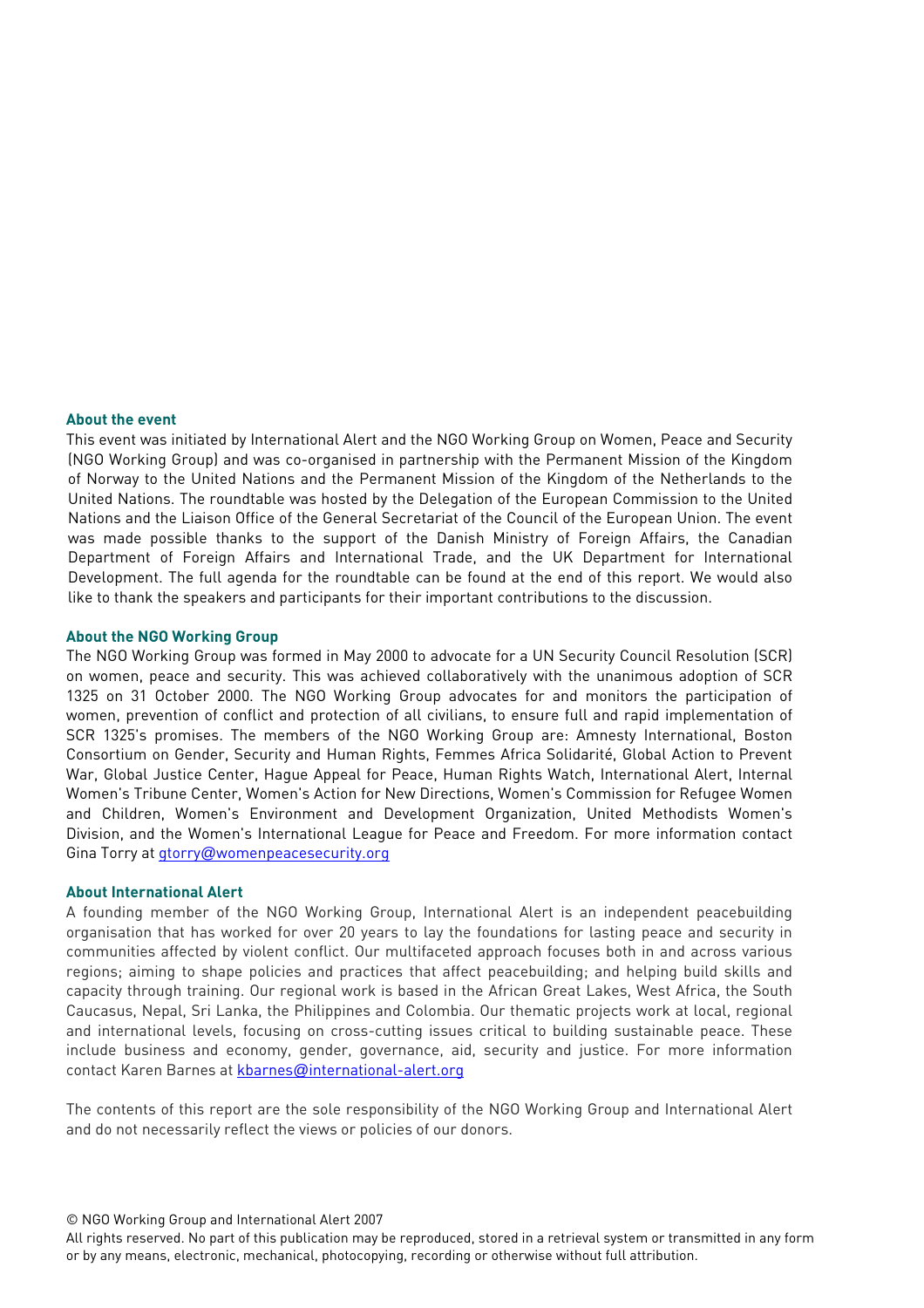## **Executive summary**

This roundtable focused on the gender dimension of peacebuilding in Sierra Leone and Burundi, with the aim of influencing the members of the Peacebuilding Commission (PBC), as well as UN agencies and the national government in those countries. Participants heard directly from leading Burundian and Sierra Leonean women peacebuilders as part of a wider effort to enhance communication between local women's organisations and decision-makers.

Over the past year, the PBC has identified critical priority areas for peace consolidation in the two countries and has launched processes to develop integrated peacebuilding strategies (IPBS) for Burundi and Sierra Leone. The draft outline IPBS for Sierra Leone to be finalised later this year highlights gender equality and human rights as cross-cutting issues. Two weeks after the event, the Strategic Framework document for Burundi was agreed and welcomed by the PBC. This framework shows some initial signs that the leading stakeholders in the PBC processes are recognising the fundamental importance of incorporating a gender dimension in building sustainable peace. For example, the Framework for Burundi states that:

- The full participation of women in decision making, selection of priority actions and especially in their implementation is not guaranteed yet.
- Discriminatory laws and regulations, legal gaps, especially in the areas of inheritance, marriage liberality and settlements, affect women and their personal, moral and material development.
- Over the thirteen years of the conflict, Burundi has seen an unprecedented increase of violence against women, and rape in particular. Fighting the impunity of such crimes, preventing them and providing support to victims are major challenges.

### There has not yet, however, been an explicit recognition that such gender-related violence, inequity and discrimination profoundly undermines the development of countries as a whole. It remains, therefore, vital for national and international stakeholders to implement, and build on, the progress made to date. We would emphasise the following key points:

- 1. Linking developments at the policy level with the realities facing the populations on the ground is an urgent but challenging priority for the PBC. Socio-cultural barriers, gender stereotyping and discrimination within the law continue to severely limit women's ability to engage in peacebuilding, and are an entrenched obstacle to change.
- 2. It takes a very special effort, one that is both *focused* and *mainstreamed*, to target discriminatory attitudes and behaviours and to ensure that the different needs of women and men are identified and addressed in the long term.
- 3. To achieve impact, the PBC must ensure an intensified process of public sensitization and awareness-raising on the commitments made, and how they will be implemented. It is important to ensure that rural populations, especially women, get actively engaged with the in-country processes of policy change as well as project funding.
- 4. Government actors charged with developing and implementing policy, particularly with reference to security and access to justice, must have the skills and necessary information to identify, analyse and differentiate the experiences and needs of men and women.
- 5. Measures to tackle gender based violence must be urgently and meaningfully integrated into the policy commitments, strategies  $and$  activities of national and international decision-makers, particularly in respect of justice systems, policing and legislative reform.
- 6. Monitoring must be effective, collective and sustained. This applies, on the one hand, to the stakeholder commitments made in the peacebuilding framework documents and which must be overseen by the PBC. On the other, it applies to the Peacebuilding Fund, administered by UN officials and spent through UN agency systems in country. Despite its distinct function, the Fund must not be seen in isolation from the strategy.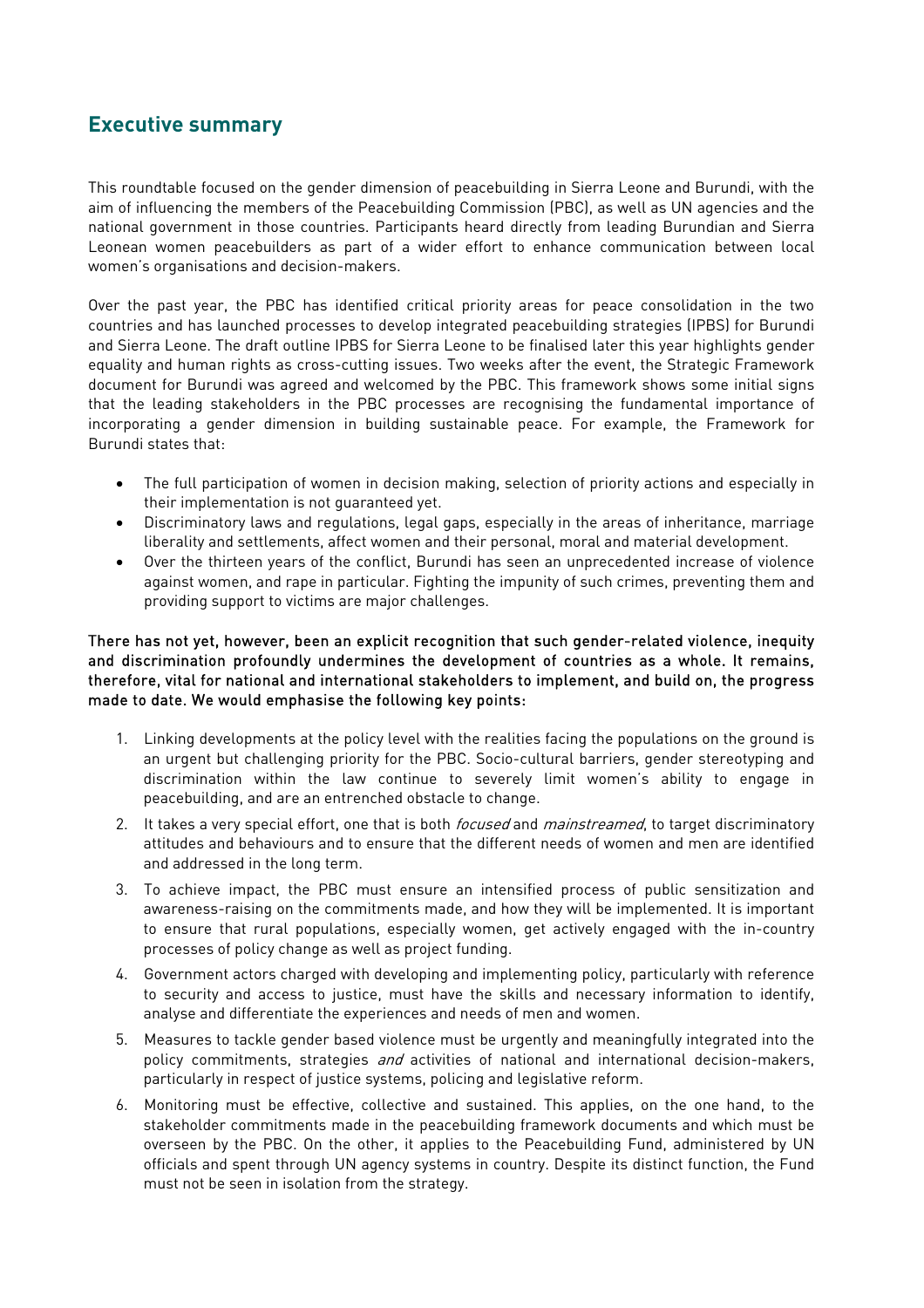## **Introduction**

The Peacebuilding Commission (PBC) can play a key role in coordinating, promoting and supporting engagement with women's groups and in mobilising political will at the national level to further advance gender priorities and policies. With this mind, the NGO Working Group on Women, Peace and Security (NGO Working Group) organised a roundtable on 5<sup>th</sup> June 2007 in New York, to provide an opportunity for informal discussion around the gender dimensions of the specific priorities and challenges facing the PBC in the coming months.

The meeting was co-organised by the NGO Working Group (led by members International Alert, Human Rights Watch and the PeaceWomen Project of the Women's International League for Peace and Freedom) and the Permanent Missions to the United Nations of Norway and the Netherlands. It was hosted by the Liaison Office of the General Secretariat of the Council of the European Union and the Delegation of the European Commission to the United Nations.

A key aim of the roundtable was to link up policymakers with women involved in building peace within their communities in Burundi and Sierra Leone. To that end, International Alert and the NGO Working Group supported four women from the two countries to attend and directly share their experiences and insights with participants at the roundtable meeting. Their analysis and recommendations were backed up by interventions from government, donor and UN representatives. The discussion affirmed that in Burundi and Sierra Leone, as in every conflict-affected society, it takes a very special effort, that is both women-focused and gender mainstreamed, to target discriminatory attitudes and behaviours and to ensure that the different needs of women and men are identified and addressed in the long term.

The recommendations made by the key civil society speakers, Goretti Ndacayisaba (Dushirehamwe, Burundi) and Gladys Brima (Women's Partnership for Justice and Peace, Sierra Leone), reflect two key levels where systemic change and action is required to enable the incorporation of a gender perspective into the security and rule of law priorities of the PBC. The first is the level of broader underlying principles such as accountability, transparency and democratic governance. The second is the level of practical implementation of coordinated security sector reforms as part of the peacebuilding process. It is clear that to effectively initiate a process of mainstreaming gender, an understanding and analysis of the gender barriers to security is necessary. If simultaneous action at these two levels and coordinated efforts to incorporate gender issues into the policy and practical aspects of security and rule of law reforms are undertaken, then the possibilities for addressing the needs and interests of men and women and building their capacities will be greatly strengthened.

### **Discussion themes**

In both panel discussions on Sierra Leone and Burundi, the key speakers discussed various obstacles to women's full and effective participation in peacebuilding processes.

 In Burundi, much work remains to be done to better integrate women into national decision-making institutions and in national programs on peace, security and development. This is partly due to discriminatory legislation, but also because of widespread poverty and the lack of equitable access to justice. In Sierra Leone, women also face many security-related concerns stemming from low levels of education and economic security, socio-cultural discriminatory practices and laws, sexual violence and harassment and the exclusion of women from decision-making within the security sector.

Despite the different backgrounds and perspectives of the various speakers, there were a number of common threads in the discussion. These themes speak to the roles and responsibilities of all the different stakeholders in contributing to an effective and equitable peacebuilding process in Burundi and Sierra Leone, and highlight some of the main challenges in making the PBC a relevant and positive force at the country level. Security Council resolution 1325 on Women, Peace and Security speaks to many of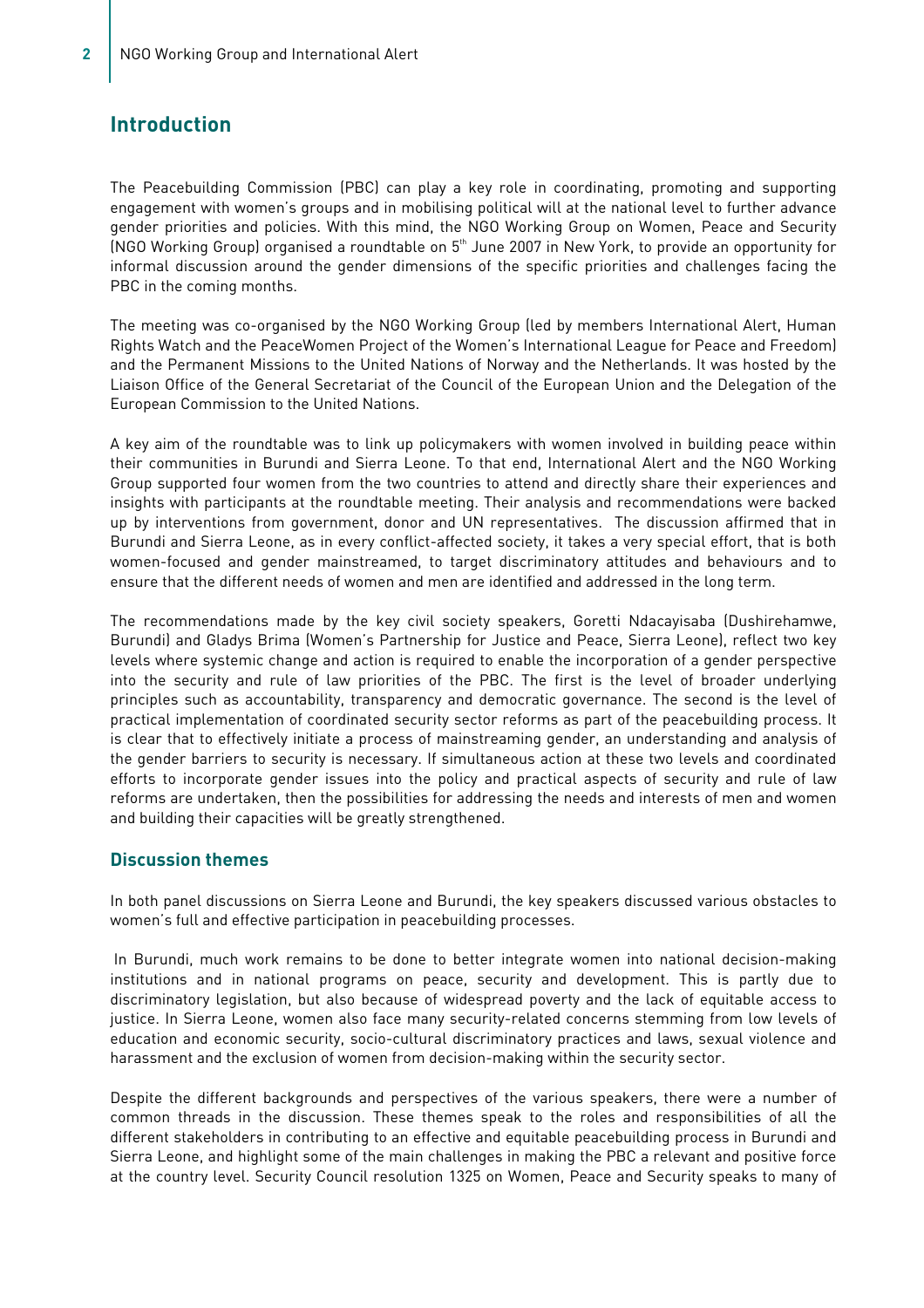the issues raised related to security and the rule of law, and could be a useful tool for the PBC, UN and national and local stakeholders to engage women and advocate for more gender-sensitive peacebuilding policy and practice.

Information-sharing and awareness-raising: There are high expectations of the PBC's potential to contribute to stability and reconstruction in its first two focus countries. Linking developments at the policy level with the realities facing the populations on the ground in these countries is therefore an urgent but challenging priority for the Commission. While some civil society organisations in both Burundi and Sierra Leone have been very active in creating awareness and raising the profile of the work the PBC is doing in-country, limited capacity has restricted the degree to which the general population is aware of the roles, responsibilities and activities of the PBC and the Peacebuilding Fund (PBF), and the relationship between them. This needs to be clarified by more proactive and regular information sharing. The collective engagement of national and international actors around a common agenda and the perception that all stakeholders are able to participate in and support the peacebuilding process are incredibly important in giving individuals and societies confidence in the process, and to engage in driving it forward. An essential part of this process is intensifying public sensitization and awareness-raising on the work of the PBC throughout both Burundi and Sierra Leone. Again, it is essential to take deliberate steps to ensure that rural populations, especially women, are actively engaged with the process of identifying and establishing implementation strategies for projects that are considered for PBF funding under agreed key priority areas.

Gender-differentiated needs and priorities in security and rule of law: As pointed out by Ms Brima, integrating a gender perspective in security sector reform means asking fundamental questions such as: How is security defined by different people? Whose security are we talking about? Who should legitimately participate in decision-making within the security sector? The reality is that not everyone is involved in setting priorities around security and rule of law issues, but that each person is affected by these decisions in different and multiple ways. Understanding how men and women's security needs and access to justice differ can inform the development of more targeted and effective programmes. When developing the priority areas of the integrated peacebuilding strategies, the PBC and associated stakeholders should consider these gender-related issues.

Approaches to bridging the policy-practice gap: Women and gender issues must not only be mainstreamed into the strategies and programmes of the PBC on paper, but also in their application on the ground in the form of PBF-funded activities. All stakeholders at the national and international levels can play important roles in ensuring that accountability mechanisms for integrating gender issues into security sector and justice reform processes are strengthened or developed. Responsibility for implementation should be shared across all levels.

The need for both women-specific and gender mainstreaming approaches: All too frequently, the term gender is assumed to mean women, and women-specific projects are claimed to address gender issues. Clarity is needed around the idea that a gender perspective identifies and analyses the experiences of both men and women, while recognizing that conflict may have distinct impacts on women and may transform gender relations. While the PBF has made an important step in funding a specific women-focused project in Burundi, it is critical that all other projects, especially those in the security and justice sectors, also integrate a gender perspective as a matter of course.

Culture and gender stereotypes: A culture of silence around gender inequality and discrimination against women is typical of many countries, and is often particularly marked when it comes to security and justice issues. As such, a great deal of national awareness raising and public sensitization regarding women's rights and capabilities is needed to transform attitudes. These efforts should be targeted at both the general population and among government actors charged with developing and implementing policy, particularly with reference to security and access to justice. Thus, as noted by one participant, making DDR processes gender-responsive is impossible unless commanders and other military leaders understand the importance of gender. In addition, both Burundi and Sierra Leone have obligations under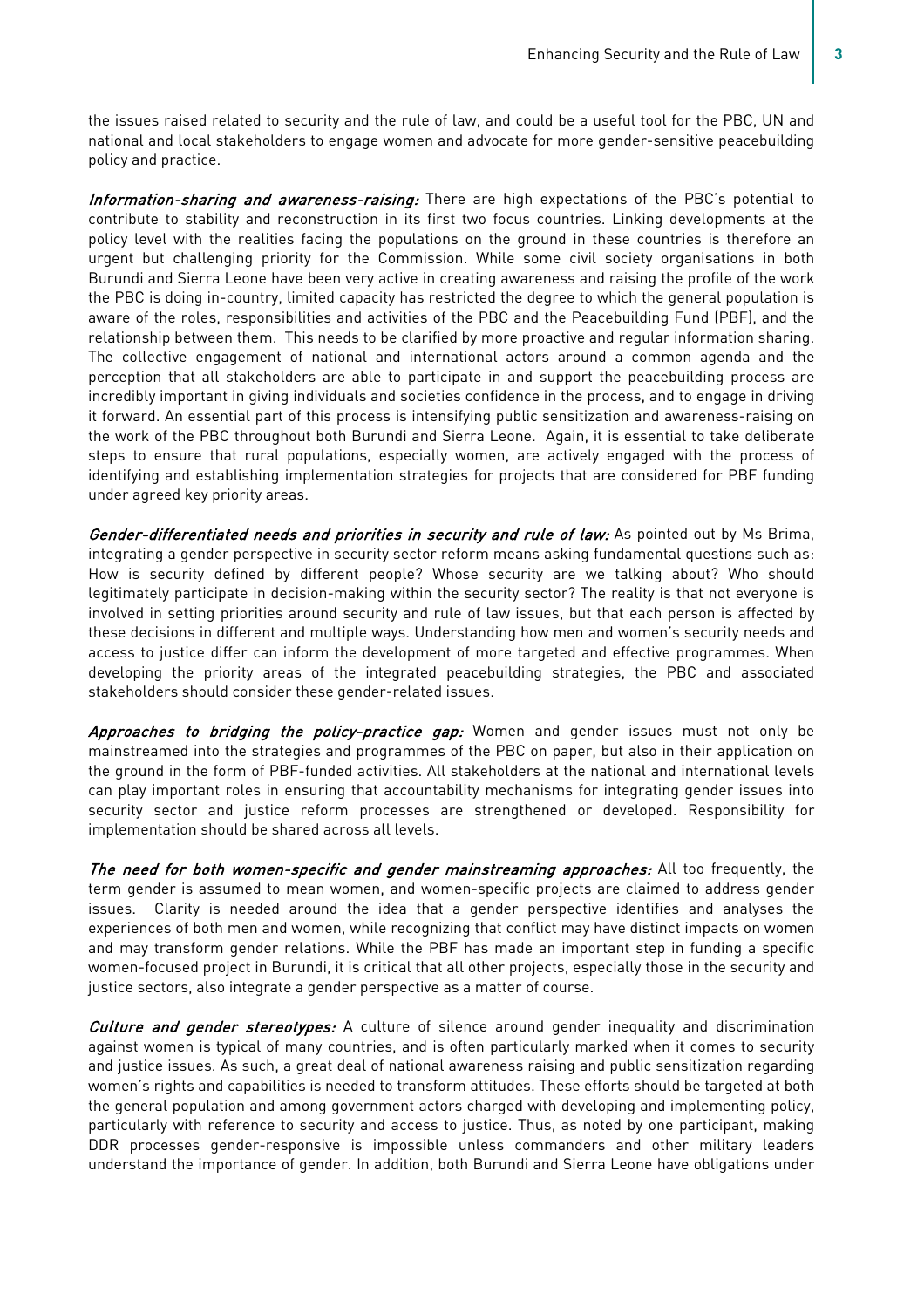international human rights instruments such the Convention on the Elimination of All forms of Discrimination Against Women (CEDAW) regarding discriminatory stereotypes and practices.

Gender-based violence and the lack of access to justice and security: Gender-based violence is the largest security concern facing women in Burundi and Sierra Leone. Sexual and domestic violence in particular are common, and recourse is limited with many women having little access to functioning justice mechanisms. The PBC and other stakeholders should recognize the debilitating impact of these forms of violence on women's ability to engage fully in the social, economic and political recovery of their communities. A coordinated effort is needed to identify and integrate measures to address gender based violence into the framework of activities, strategies and commitments made by PBC stakeholders, particularly in any support given to judicial systems, policing and legislative reform.

The importance of consultation between the government, the UN and civil society: The perception appears to exist within both Burundi and Sierra Leone that the process around the PBC had enhanced the level of cooperation and communication between national-level stakeholders in particular, and also with the international community. In Sierra Leone, the Peacebuilding Support Office (PBSO) and UNIFEM have also facilitated national-level consultations to identify a range of actionable priorities ensuring the incorporation of gender issues within each of the four priority areas. However, such consultations are not routine, and mechanisms should be developed to facilitate more regular and sustained dialogue and exchanges between the government, UN and representative members of civil society, including women's organisations.

### **Recommendations for the peacebuilding process in Burundi**

- There is a need for more effective gender mainstreaming within the integrated peacebuilding strategies and the funding allocations of the Peacebuilding Fund. While the funded project on women's role in the reconciliation and reconstruction process at the community level is an important step, we urge the Commission to ensure that the integrated peacebuilding strategy and the allocations of the PBF reflect efforts to mainstream gender throughout all of the priority areas.
- All stakeholders, in particular the Government of Burundi, should develop mechanisms to integrate a gender perspective in the implementation, monitoring and evaluation of all PBF projects.
- The participation of all members of civil society, including women, is critical to the legitimacy and sustainability of the peacebuilding process. Representatives of women's organizations who participate in the country-level Steering Committee have joined the process at a very late stage and therefore were not able to input into the discussions on the first projects presented to the Committee. The PBC should encourage governments to put in place mechanisms to allow for effective engagement of civil society at the earliest stages.
- Despite the goodwill of the key institutions in charge of peacebuilding, there is a lack of gender analysis submitted to the Steering Committee by the various ministries. We recommend that the PBC ensure that the capacity of national institutions to conduct gender analysis and to mainstream gender in their different projects is strengthened for example through the provision of gender training for ministry staff and experts.
- Currently, information about the peacebuilding process in Burundi is not widespread, and knowledge of the workings of the PBC still rests in the hands of the elite in Bujumbura. We urge the PBC and national-level stakeholders to ensure that the peacebuilding process is widely explained and that debates and roundtables are organised to engage the population throughout the country.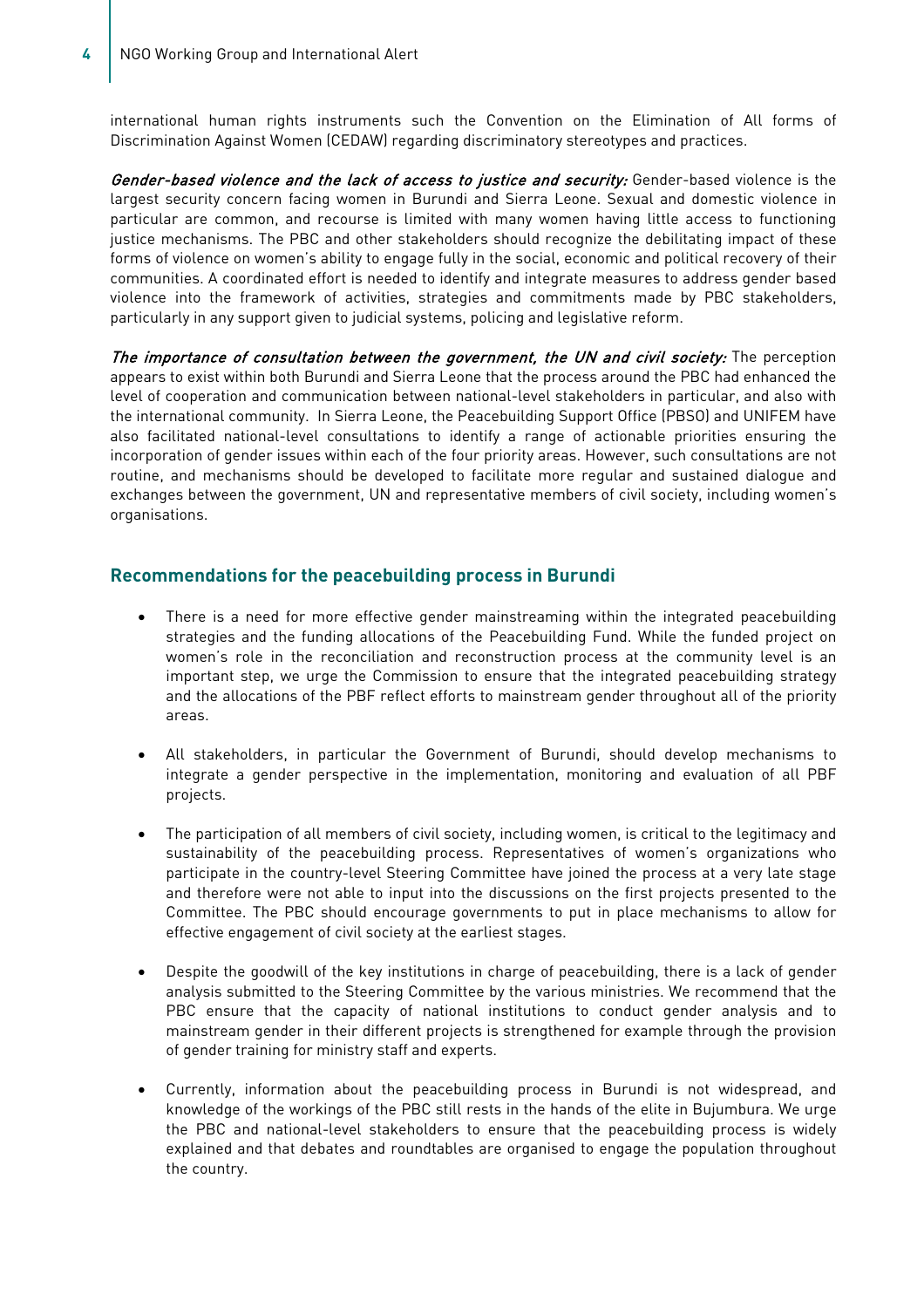• Insecurity is still high both in rural and urban areas due to the proliferation of arms due to civilian attitudes and the behaviour of the police and FDN members. In order to see an improvement in freedom to go to work, school, and elsewhere, we recommend the PBC encourage the government to create gender desks in police offices where victims of gender-based violence go to report these crimes in safety and confidence, and encourage the government to reinforce women's machineries within ministries and to effectively implement the National Gender Policy adopted in 2003.

### **Recommendations for the peacebuilding process in Sierra Leone**

- There is a clear need for gender analysis and the collection of sex-differentiated data to enable a more holistic understanding of the gender-related gaps, needs and priorities within the peacebuilding process. A joint gender impact study of the DDR programme by the PBC, Government and civil society organisations (CSOs), including women's CSOs, and a gender needs assessment of the security sector would be useful starting points.
- Socio-cultural barriers and gender stereotyping continue to limit women's ability to engage in formal peacebuilding activities in Sierra Leone. CSOs should launch intense national awarenessraising campaigns on women's equal rights, women's political participation and other gender related issues. Women's CSOs should also intensify advocacy for and the government should support the recommended 30% quota for women in all decision making positions as recommended by the Truth and Reconciliation Commission. The government should remove section 27 4d-f of the 1991 Constitution of Sierra Leone.
- The weak capacity of women's CSOs and the Gender Ministry, which is to a large extent a result of the weak educational and professional background coupled with huge financial constraints, acts as an obstacle to the ability of women to engage in the peacebuilding process. The PBF should support scholarship programmes for women to study professional areas especially in the field of gender, politics, security and other relevant professional courses. The Government and CSOs should initiate programmes that economically empower women to respond to certain human security needs such as food, healthcare, and the payment of school fees and extra school charges for their children. The PBF could support such programmes. The Government should initiate support for capacity-building for judicial and security human resource personnel, supervisors and staff of the security sector, and should prioritise the Ministry of Social Welfare, Gender and Children's Affairs for financial and logistical resource allocation.
- Strenthen the gender mainstreaming capacity of *all* ministries, not just the Ministry of Social Welfare, Gender and Children's Affairs. There is a need for gender advisors within the Ministries of Justice, the Interior, Defence, Finance etc. The government should institute the quota system and/or other affirmative action to ensure women's equal representation in decision-making positions within the security and justice sectors.
- Put mechanisms in place to ensure the effective participation of CSOs, including women's organisations, in reviewing and finalising the draft compact for Sierra Leone and monitoring the implementation of PBF funded projects. This should include application of gender-differentiated indicators for monitoring.
- Ongoing violence, sexual harrassment and abuse against women are critical issues in Sierra Leone. The government should enforce internal codes of conduct and/or policies on zero tolerance towards discrimination and violence against women at all levels of society especially within the educational institutions and the security sector. The government and CSOs with support from the PBF should design special programmes aimed at working with disadvantaged groups like the bike riders associations, girls and boys on the street. Such programmes should include psycho-social trauma healing, training in human relations, communication skills, human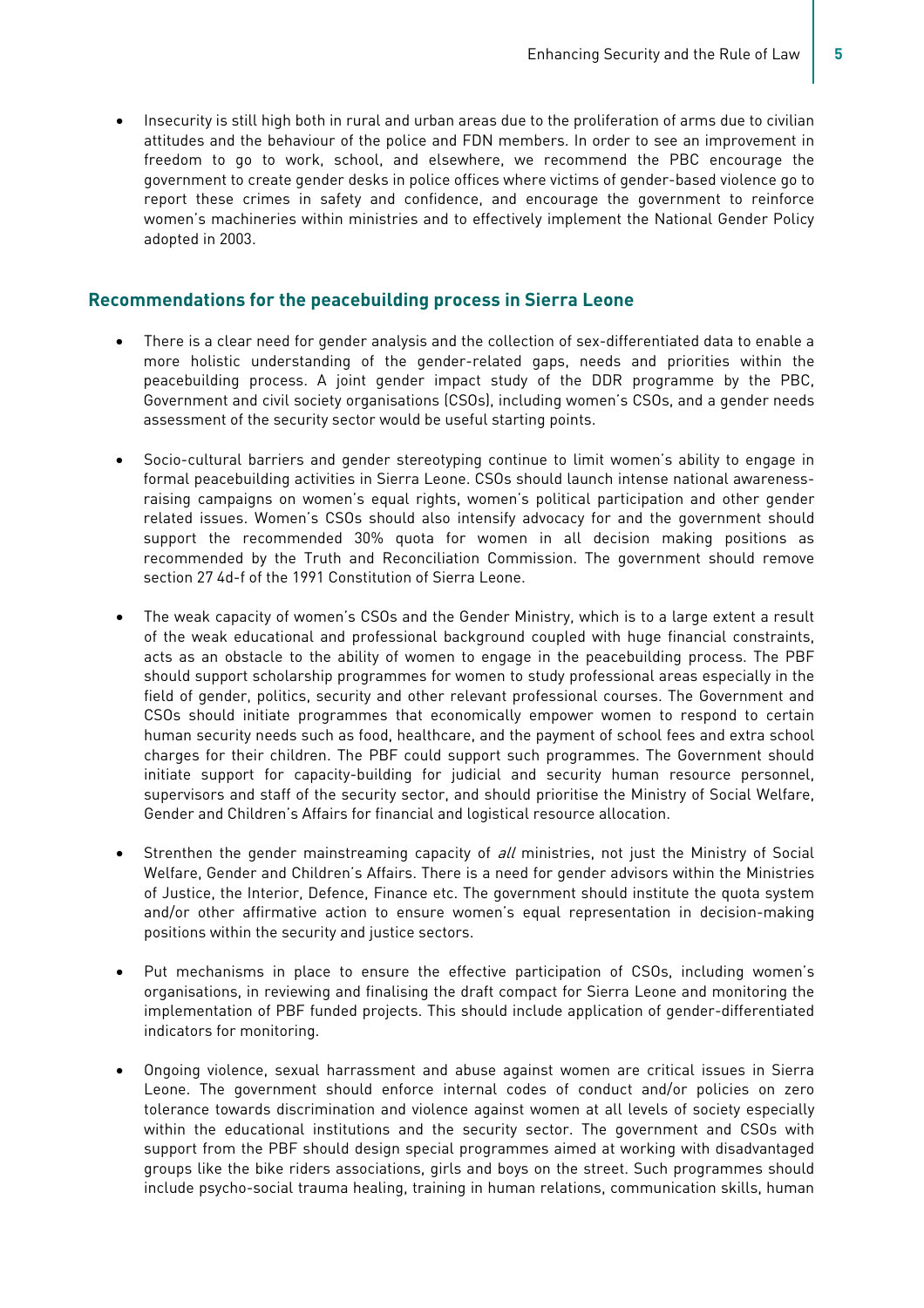rights, and civic education programmes on tolerance and non-violent responses to resolving conflict. Finally, the Family Support Unit of the Sierra Leone Police must be strengthened with logistics, financial and appropraite training for adequate response to GBV cases.

• There is a lack of policies, programmes and mechanisms to ensure that women are equally represented in decision-making bodies within the security sector. Recruitment policies and processes that take on board the needs and aspirations of women and men and the development and enforcement of sexual exploitation and abuse (SEA) policies and codes would be an important step.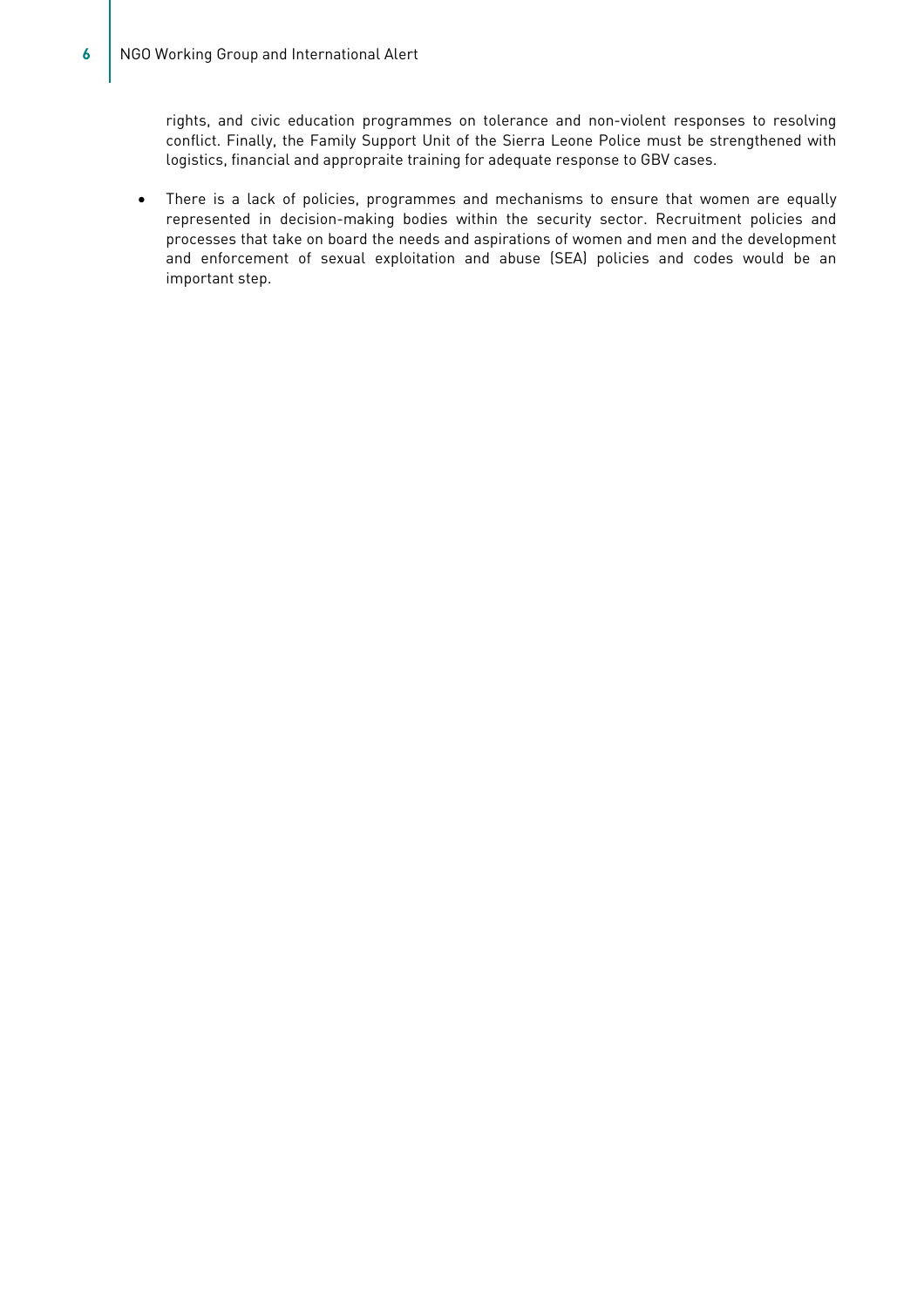## **Enhancing Security and the Rule of Law:**

## **How can gender be better integrated into the priorities of the UN Peacebuilding Commission?**

Tuesday 5 June 2007 10:00-14:00

Liaison Office of the General Secretariat of the Council of the European Union 222 East 41st Street, 20th Floor, New York

## **AGENDA**

### **9:30: Coffee and Snacks**

### **10:00: Opening Welcome**

H.E. Mr. Fernando M. Valenzuela, Head of the Delegation of the European Commission to the United **Nations** 

Ms Roxanna Carrillo, UN Peacebuilding Support Office

### **10:30-12:00: Sierra Leone Discussion**

Discussion Chair: H.E. Anwarul K. Chowdhury Under-Secretary-General and High Representative for the Least Developed Countries, Landlocked Developing Countries and Small Island Developing States Speaker: Gladys Brima, Women's Partnership for Justice and Peace, Sierra Leone Respondent: H.E. Frank Majoor, Permanent Representative of the Kingdom of the Netherlands to the United Nations Respondent: Vina Nadjibullah, Gender Focal Point, UN Peacebuilding Support Office Respondent: H.E. Mrs Memunatu M. Koroma, Deputy Minister of Social Welfare, Gender and Children's Affairs, Sierra Leone

Coffee Break and Lunch

## **12:15-1:45: Burundi Discussion**

Discussion Chair: H.E. Ambassador Ismael Abraão Gaspar Martins, Permanent Mission of the Republic of Angola to the United Nations and PBC Chair

Speaker: Goretti Ndacayisaba, Dushirhamwe, Burundi

Respondent: H.E. Ambassador Johan Løvald, Permanent Mission of the Kingdom of Norway to the United Nations

Respondent: Natacha Meden, SSR and Small Arms Unit, BINUB

## **1:45-2:00: Closing Remarks**

H.E. Ms Elda Stifani, Head of the Liaison Office of the General Secretariat of the Council of the European Union